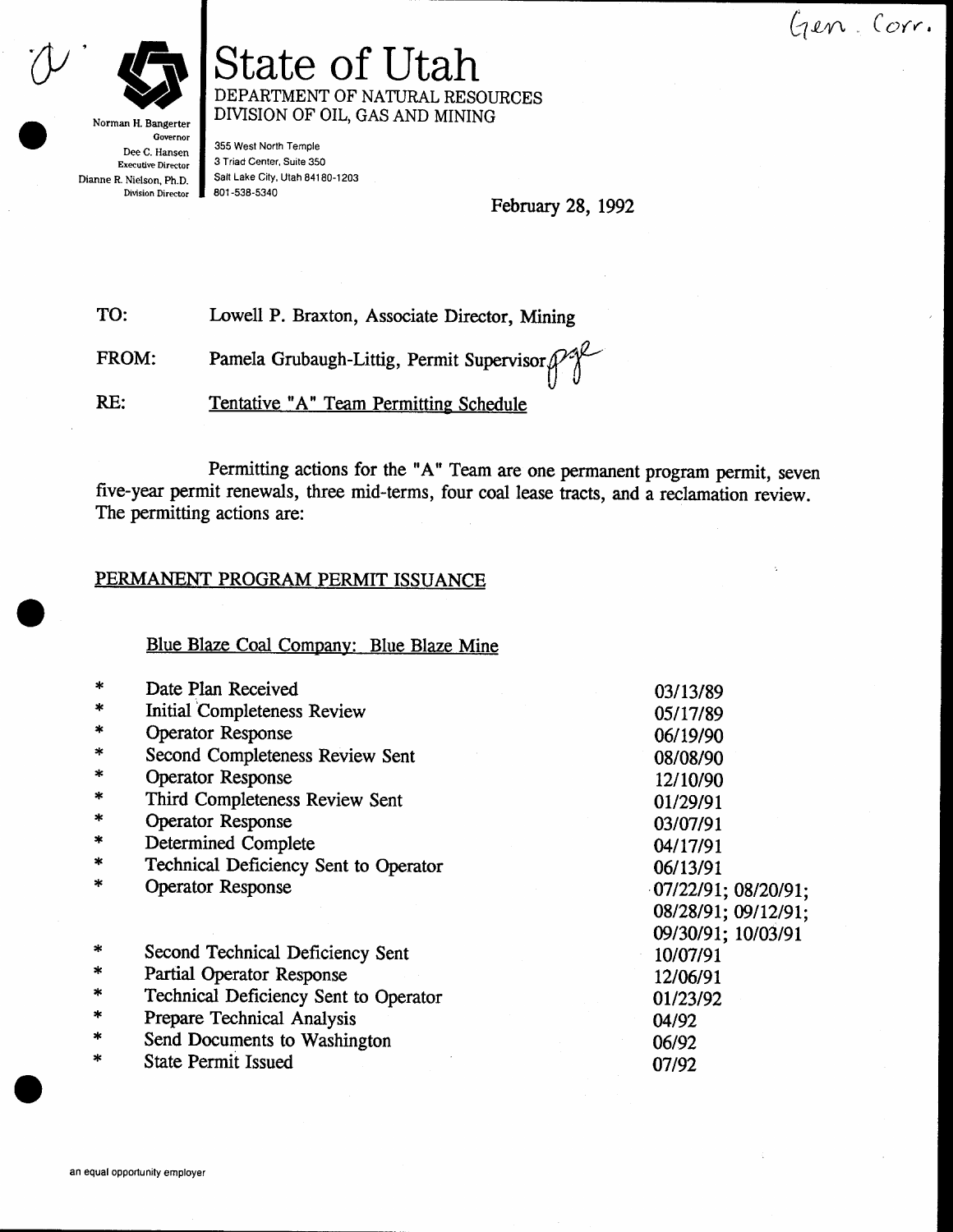Page 2 Tentative Schedule "A" Team February 28, 1992

# FIVE-YEAR RENEWALS

# PacifiCorp Electric: Des-Bee-Dove Mine

| $\ast$ | Date Five Year Renewal Received<br>04/27/90         |          |
|--------|-----------------------------------------------------|----------|
| *      | <b>Initial Completeness Review</b><br>06/25/90      |          |
| *      | Partial Operator Response                           | 09/07/90 |
| *      | Cessation Order (CO #90-20-2-1) Issued Due to       |          |
|        | Lack of "Completeness" of Permit Renewal            | 09/20/90 |
| ∗      | Operator Response to Initial                        |          |
|        | Completeness Review in Rewritten Format             | 09/27/90 |
| *      | <b>Determination of Completeness</b>                | 11/16/90 |
| ∗      | Division Issues Technical Deficiencies              | 12/14/90 |
| *      | Operator Response to Technical Deficiencies         | 02/07/91 |
| ∗      | <b>Operator Submits Additional Information</b>      | 05/29/91 |
| *      | Permit Renewed With Nine (9) Conditions             |          |
|        | CO #C90-20-2-1 Is Terminated                        | 05/31/91 |
| ×      | Response to Nine (9) Conditions                     | 08/15/91 |
| *      | Division Response to Conditions                     | 12/13/91 |
| ×      | <b>Operator Response</b>                            | 02/18/92 |
|        |                                                     |          |
|        | Co-Op Mining Company: Bear Canyon Mine              |          |
| *      | Operator Submits Five-Year Renewal Application      | 07/13/90 |
| *      | Division Issues Determination of Completeness       | 09/01/90 |
| *      | Technical Deficiency Sent to Operator               | 09/19/90 |
| *      | Formal Protest to Five-Year Renewal;                |          |
|        | Request for Informal Hearing                        | 10/10/90 |
| *      | <b>Operator Response</b>                            | 10/19/90 |
|        |                                                     | 10/22/90 |
|        |                                                     | 10/31/90 |
| *      | CO #C90-26-1-1 Issued Due to Publication Problems   | 11/02/90 |
| ∗      | NOV #N90-34-1-1 Issued Due to Need                  |          |
|        | for Updating Maps in Plan                           | 11/26/90 |
|        | Division Order Issued Requesting 18 Permit Changes  | 11/27/90 |
| $\ast$ | Operator Submits Partial Response to Division Order | 01/21/91 |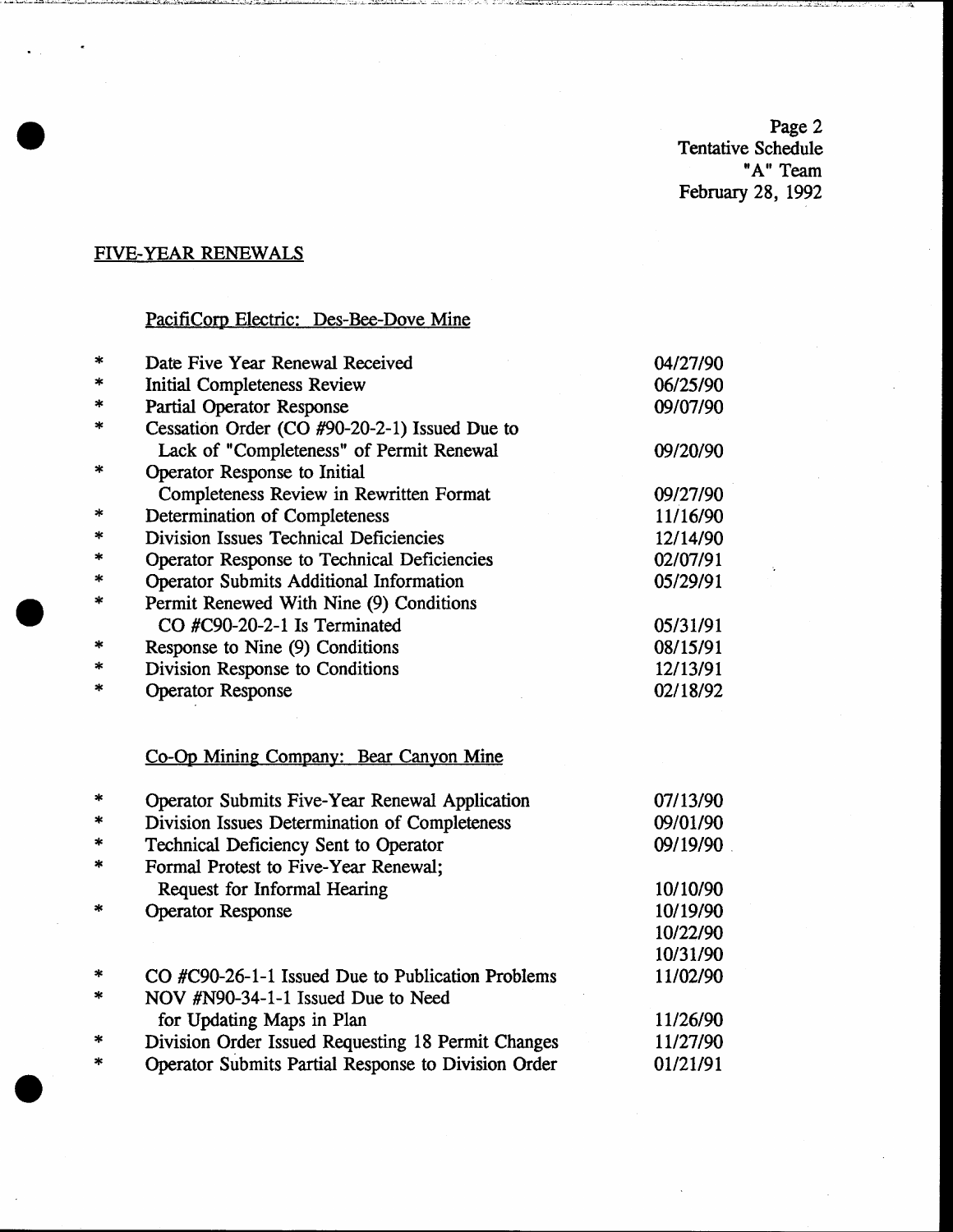Page 3<br>Tentative Schedule<br>"A" Team February 28, 1992

# FIVE-YEAR RENEWALS (Continued)

# Co-Op Mining Company: Bear Canyon Mine (Continued)

| $\ast$ | <b>Operator Submits New Maps</b>                            | 02/25/91 |
|--------|-------------------------------------------------------------|----------|
| ×      | Inadequacy of Maps Informally Given to Operator<br>03/21/91 |          |
|        | <b>Operator Submits Revised Maps</b>                        | 04/08/91 |
|        |                                                             | 04/22/91 |
| $\ast$ | Operator Submits Partial Response to                        |          |
|        | Division Order (NOV #N91-20-1-1)                            | 04/24/91 |
| *      | Hindrance Violation Issued Due to                           |          |
|        | Failure to Submit All Information to Division Order         | 04/26/91 |
| *      | <b>Updated Maps and Plans Submitted</b>                     | 05/03/91 |
|        |                                                             | 05/17/91 |
| *      | Permit Renewed                                              | 05/20/91 |
| *      | More Information Re: The Division                           |          |
|        | Order is Submitted by Operator                              | 05/24/91 |
| $\ast$ | Technical Review of Division Order Completed                |          |
|        | (NOV Terminated)                                            | 09/03/91 |
|        |                                                             |          |
|        |                                                             |          |
|        | Sunnyside Coal Company: Sunnyside Mine                      |          |
| ∗      | <b>Operator Submits Five-Year Renewal</b>                   |          |
|        | Application in New Format                                   | 10/09/90 |
| *      | <b>Division Issues Completeness</b>                         | 11/20/90 |
| ÷.     | Permit Successively Renewed                                 | 01/20/91 |
| $\ast$ | <b>Overall Field Review</b>                                 | 07/10/91 |
| *      | Division Continues Review of New                            |          |
|        | <b>Format Application</b>                                   | 12/91    |
| *      | <b>Completeness Document Sent</b>                           | 02/07/92 |
| *      | Operator Response Due                                       | 03/31/92 |
|        |                                                             |          |
|        |                                                             |          |
|        | PacifiCorp Electric: Deer Creek Mine                        |          |
| ∗      | <b>Operator Submits Five-Year Renewal</b>                   |          |
|        | Application in New Format                                   | 10/09/90 |
|        | <b>Division Issues Completeness</b>                         | 12/07/90 |
| эk     | Permit Successively Renewed                                 | 02/07/91 |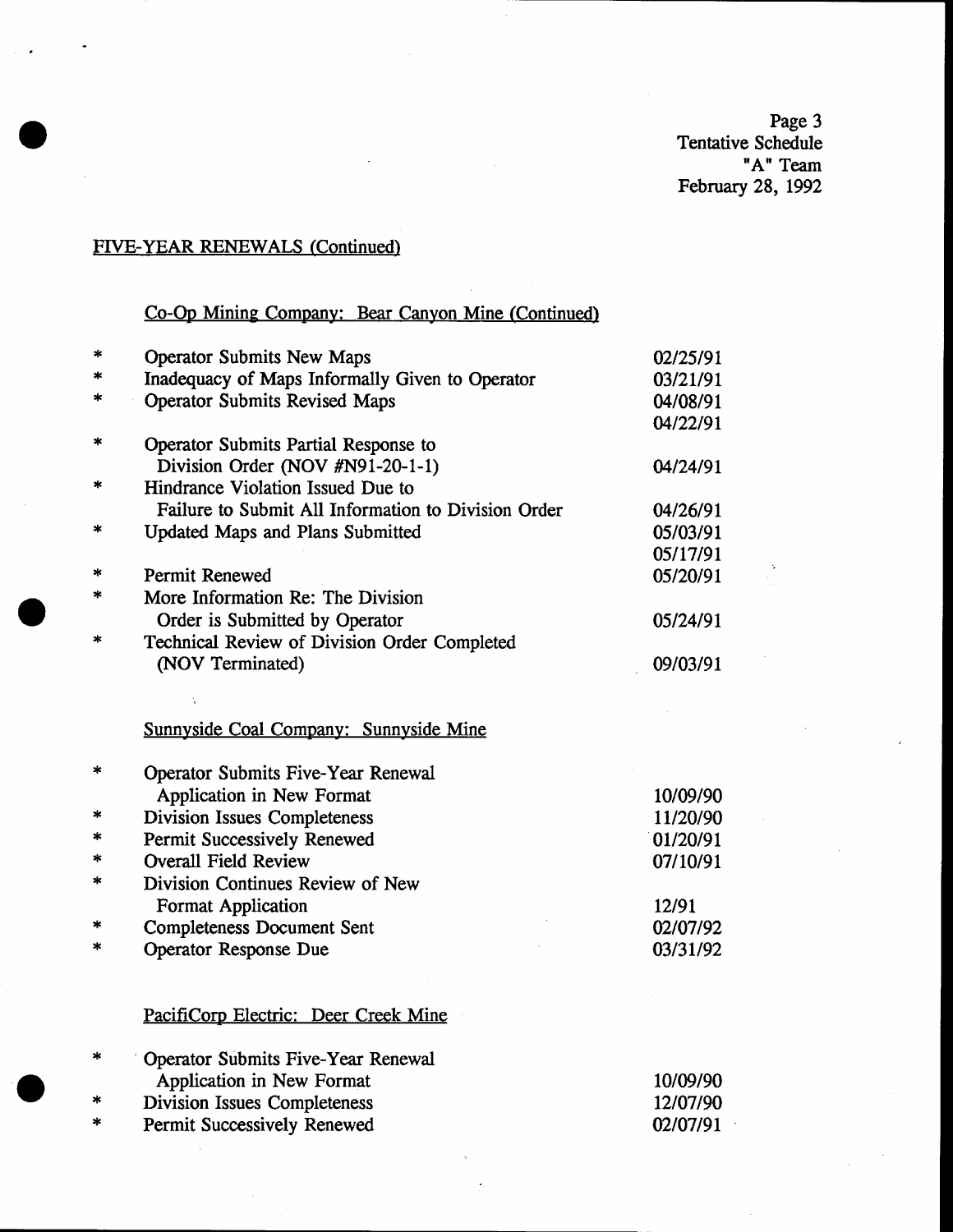Page 4 Tentative Schedule "A" Team February 28, 1992

# FIVE-YEAR RENEWALS (Continued)

# PacifiCorp Electric: Deer Creek Mine (Continued)

| ∗      | Operator Submitted Updated Legal & Financial Information | 01/15/92 |
|--------|----------------------------------------------------------|----------|
| $\ast$ | Operator Submits "Rosetta Stone" to Decipher             |          |
|        | Approved Plan to Reformatted Plan                        | 03/13/92 |
|        |                                                          |          |

# Beaver Creek Coal Company: Gordon Creek #3 and #6 Mine

| $\ast$  | Five-Year Renewal Application Submitted              | 09/05/91 |
|---------|------------------------------------------------------|----------|
| $\ast$  | <b>Determined Complete</b>                           | 09/11/91 |
| $\ast$  | CO #C91-20-1-1 Issued (Modified to 9/20/91)          | 09/12/91 |
| $\ast$  | <b>Technical Deficiencies Issued</b>                 | 09/13/91 |
| $\ast$  | Permit Expires                                       | 09/19/91 |
| $\ast$  | Permit Renewed (CO Terminated) with Three Conditions | 11/12/91 |
| $\star$ | Operator Submits Responses to Conditions             | 12/12/91 |
| $\star$ | Conditions Approved with 1 Clarification             | 02/25/92 |
| $\ast$  | <b>Clarification Due</b>                             | 03/31/92 |

# Hidden Valley Coal: Hidden Valley Mine

 $\mathbf{r}$ 

| *  | Five-Year Renewal Application Submitted | 09/25/91 |
|----|-----------------------------------------|----------|
| *  | Determination of Completeness           | 10/22/91 |
| ∗. | Permit Renewed                          | 01/30/92 |

### Cyprus-Plateau Mining Company: Star Point Mine (In Conjunction with Castle Valley Ridge Lease Tract)

| $\ast$ | <b>Operator Submitted</b>   | 09/17/91 |
|--------|-----------------------------|----------|
| *      | Determined Renewal Complete | 11/27/91 |
| *      | Permit Renewed              | 01/28/92 |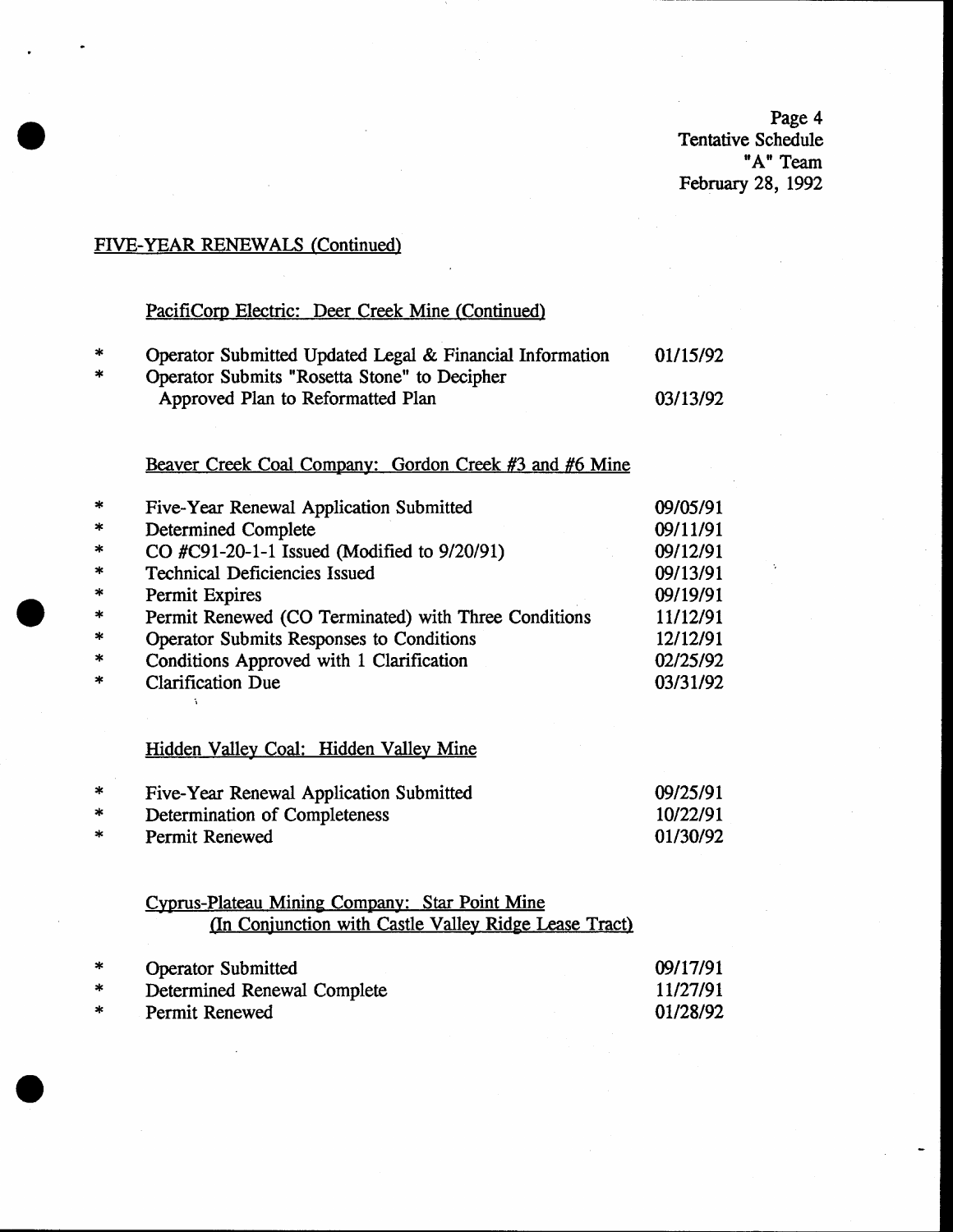Page 5 Tentative Schedule nA" Team February 28, 1992

#### **MID-TERM REVIEWS**

- Wildcat Loadout Begin July 1991 Letter Sent 09/16/91 to Commence Mid-Term Completed December 4, 1991
- Begin September 1991 Letter Sent 09/17/91 to Commence Mid-Term Letter Sent 02/04/92 Response Due 03/10/92 C.V. Spur
- Begin September 1991 Letter Sent 09/17/91 to Commence Mid-Term Letter Sent 02/04/92 Response Due 03/06/92 Cottonwood/Wilberg
- Gordon Creek #2, #7 & #8 Done 02/26/92
- Trail Mountain Begin June 1992 Due August 1992

#### LEASE TRACTS

#### Bear Canyon Lease Tract

| $\ast$  | Division Received                              | 12/21/89 |
|---------|------------------------------------------------|----------|
| $\ast$  | Initial Completeness Review Issued to Operator | 03/01/90 |
| $\ast$  | Other Agency Comments Sent to Operator         | 06/11/90 |
| $\ast$  | <b>Operator Response</b>                       | 07/13/90 |
| $\star$ | <b>Determined Complete</b>                     | 09/25/90 |
| $\ast$  | Technical Deficiency Sent to Operator          | 12/04/90 |
| $\star$ | Partial Operator Response                      | 01/02/91 |
| $\ast$  | <b>Informal Hearing</b>                        | 02/05/91 |
| $\ast$  | Response to Informal Hearing                   | 05/20/91 |
|         |                                                |          |

- 
- \* Fechnical Analysis<br>Document Sent to Washington<br>State Permit Issued
- - \*\* Co-Op Mining Company is drilling underground monitoring three (3) holes. The Federal Lease Tract Addition is delayed indefinitely,